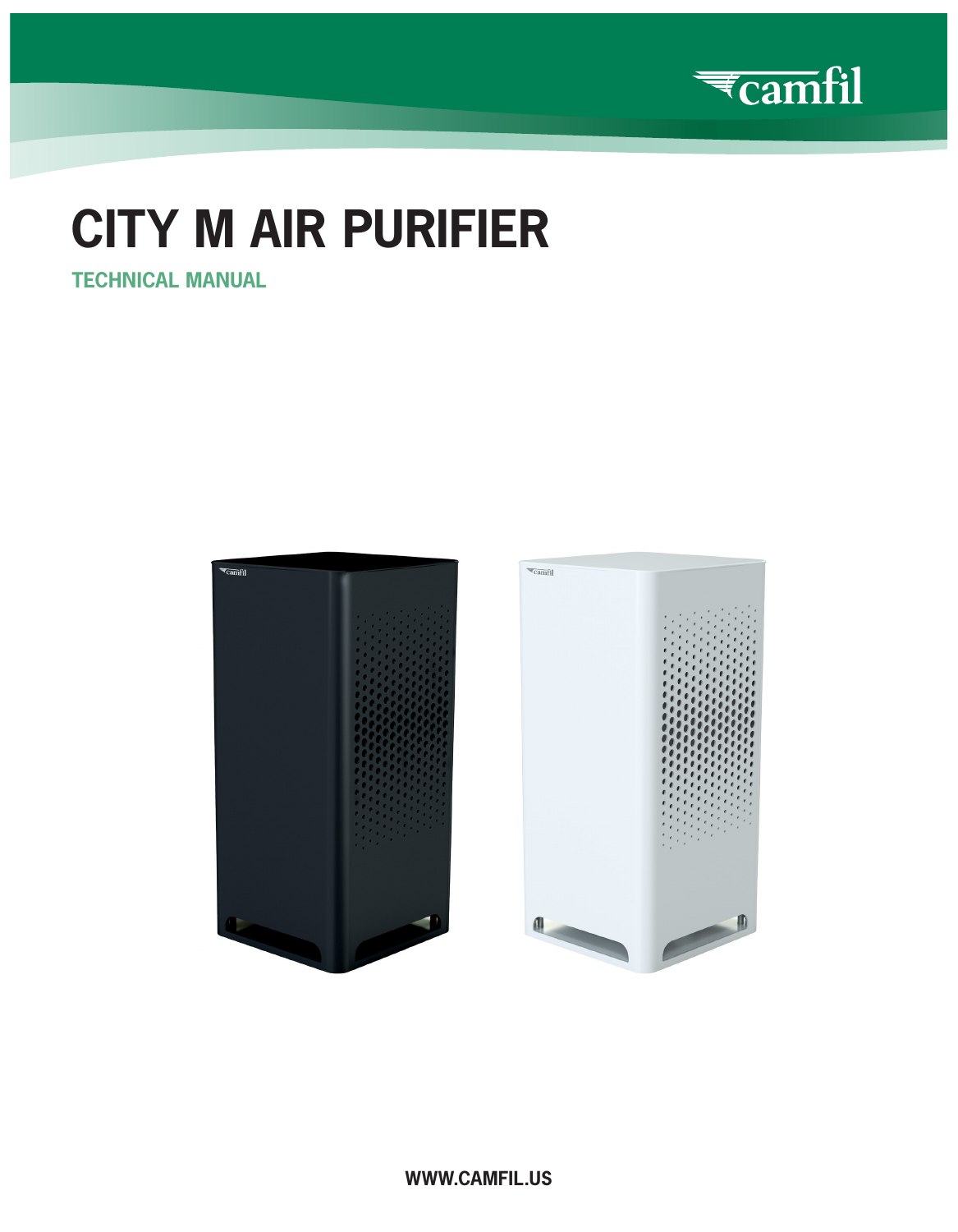This manual includes product details, usage instructions, technical specifications, and illustrations to assist the user in application of the Camfil City M in the most efficient manner. It also includes maintenance and safety procedures associated with the use of the City M. Information in this manual is subject to change without notice. Updated versions may be found at www.camfil.us.

#### **CONTENTS**

#### **WARRANTY AND RETURN POLICY**

Camfil warrants the City M to be free of defects in material and workmanship for a period of one year from date of purchase. Contact your authorized Camfil distributor or Camfil for service.

Camfil will accept return of the unit provided the following conditions are met:

- The buyer can pay return shipping on an unopened/new unit for a full refund within 30 days of original purchase.
- If a unit does not function properly upon receipt, Camfil will replace the defective unit and pay shipping costs for the return of the damaged unit.
- The buyer can return a used unit within 30 days of delivery and pay shipping plus \$200 return fee (replacement filter and repackaging costs).

For service, returns or technical assistance contact your local Camfil distributor or:

Camfil USA, Inc. 200 Creekside Drive Washington, NC 27889 Tel: (252) 975-1141 Email: Sales-WA@camfil.com Web: www.camfil.com

#### **IMPORTANT!**

Before using your Camfil City M air purifier, it is important that you: 1) Read this User Manual.

2) Read the operating instructions on page 6.

3) Follow the safety instructions.

All Camfil City M air purifiers have an identification plate located adjacent to the power supply. Please have the information from this plate available if discussing the unit with the Camfil servicing facility or include in any correspondence relating to the product.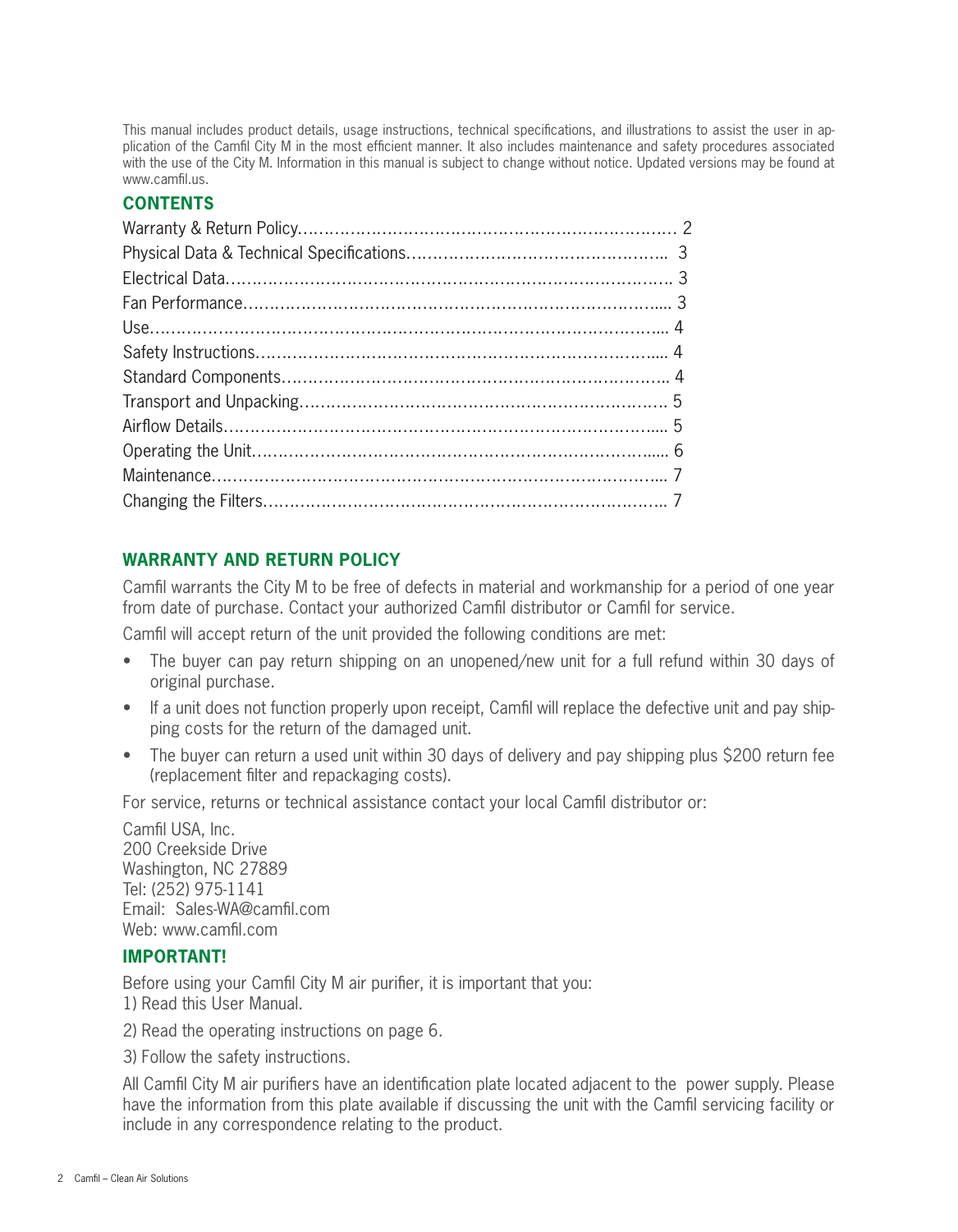## **PHYSICAL DATA & TECHNICAL SPECIFICATIONS**

#### Dimensions, Weight & Operating Temperature Range

| Height (inches)                             | 27.6                            |
|---------------------------------------------|---------------------------------|
| Wide (inches)                               | 12.9                            |
| Depth (inches)                              | 13.3                            |
| Weight (pounds) including installed filters | 35.27                           |
| Individual filter module weight (pounds)    | 8.75 (2 required for operation) |
| Minimum Ambient Temperature                 | $-13$ F                         |
| Maximum Ambient Temperature                 | 140 F                           |

#### **ELECTRICAL DATA**

| <b>Operating Voltage</b> | 110-120 Volts  |
|--------------------------|----------------|
| Frequency                | 50-60 Hz       |
| Motor Speed              | 3200 RPM (max) |
| Power                    | 55 Watts (max) |

### **FAN PERFORMANCE**

# Camfil City M with Filters Installed

| Speed         | Airflow<br>(cfm) | <b>Energy</b><br>(watts) | <b>Noise</b><br>(dBA) |
|---------------|------------------|--------------------------|-----------------------|
|               | 22               |                          | 16                    |
| $\mathcal{P}$ | 39               | 5                        | 16                    |
| 3             | 56               | 6                        | 16                    |
|               | 75               |                          | 22                    |
| 5             | 148              | 19                       | 38                    |
|               | 256              | 55                       | 53                    |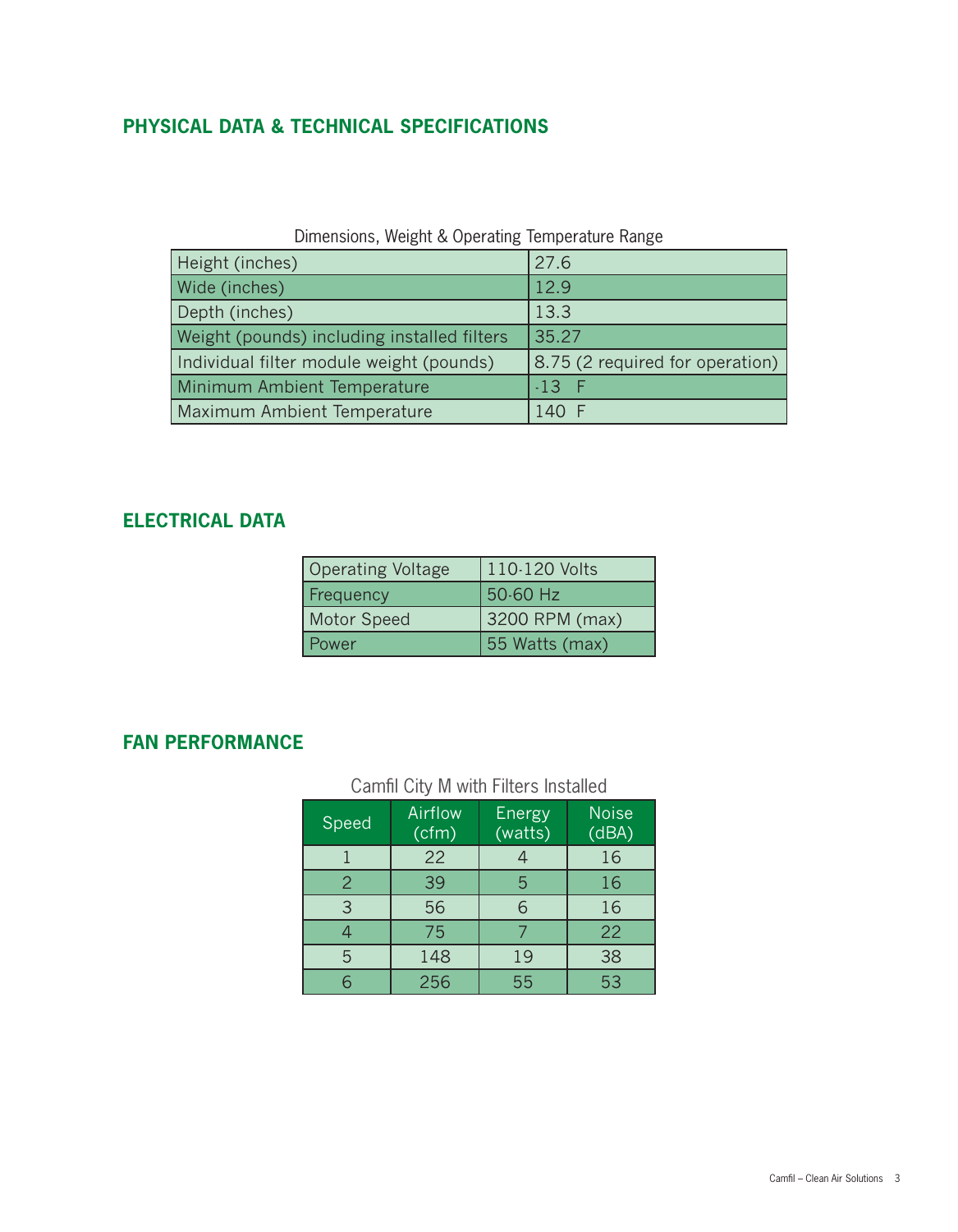#### **USE**

The City M Air Purifier is designed as a standalone or to act as a supplement to existing ventilation systems to remove particulates and gases from the conditioned space. Common applications include office and professional environments, educational facilities, medical examination areas, waiting rooms and patient care areas, lodging and hospitality, locker rooms, workout areas and gymnasiums. Camfil does not warrant the City M products' suitability for any specific application, consult your local air quality professional for guidance.

#### **SAFETY INSTRUCTIONS**

Read the technical manual and follow the instructions. The machine's power supply must be disconnected during installation, servicing, maintenance, and filter replacement.

#### **CAUTION: Disconnect power by pulling the plug or use the safety switch when servicing the unit. The machine is not de-energized until 5 minutes after disconnection from the power supply.**

- 1. Rotating parts do not stop immediately. Disconnect the power supply and/or make sure the power switch is in the off position. Allow 5 minutes to elapse before servicing parts internal to the unit.
- 2. The City M should only be used for air purification related to dry, non-explosive particulate and non-explosive gaseous contaminants. If the City M Air Purifier is used for applications other than those listed in this manual or not under the guidance of a professional, Camfil assumes no liability for the consequences of its use in unauthorized applications.
- 3. The City M is designed to be a portable air purifier, fixed installations should be performed by an installation professional who assumes complete liability for the fixed installation.
- 4. All accessories, filters, spare parts, or add-ons used, must be approved by Camfil. All warranties become immediately void if non-Camfil components are used. Please contact Camfil for the correct filter replacements, replacement parts and accessories.
- 5. Do not cover inlets or outlets, or insert objects through the air outlets or inlets.
- 6. The unit must not be used in environments where burning or smoldering objects can get into the unit.
- 7. The unit is for indoor use only.
- 8. The approved operational temperature range is: -13° F to 140° F (-25° C to 60° C).
- 9. The unit must not be exposed directly to water. High humidity (>85%) can affect the adsorber filter performance, optimum operating humidity range is 20% to 70%.
- 10. Adhere to filter handling and replacement instructions carefully. Incorrect handling can damage the filter medium and filter performance may be negatively affected.
- 11. Use caution when handling used filters. Incorrect handling may result in ill health or sickness. Follow the instructions for filter replacement.

#### **DESIGN**

The unit is a self-standing one-section housing with two filters, fan section, fan control and electrical connections. The machine is constructed of aluminium and plastic parts and is environmentally friendly and recyclable.

#### **STANDARD COMPONENTS**

In its standard version, the air purifier is supplied with the following components:

| One Camfil City M unit                                | <b>Technical Manual</b> |
|-------------------------------------------------------|-------------------------|
| One set of standard HEPA/adsorber combination filters | Electrical connector    |
| Fan instructions                                      |                         |

If anything is missing, or if you require further information about accessories, please contact Camfil.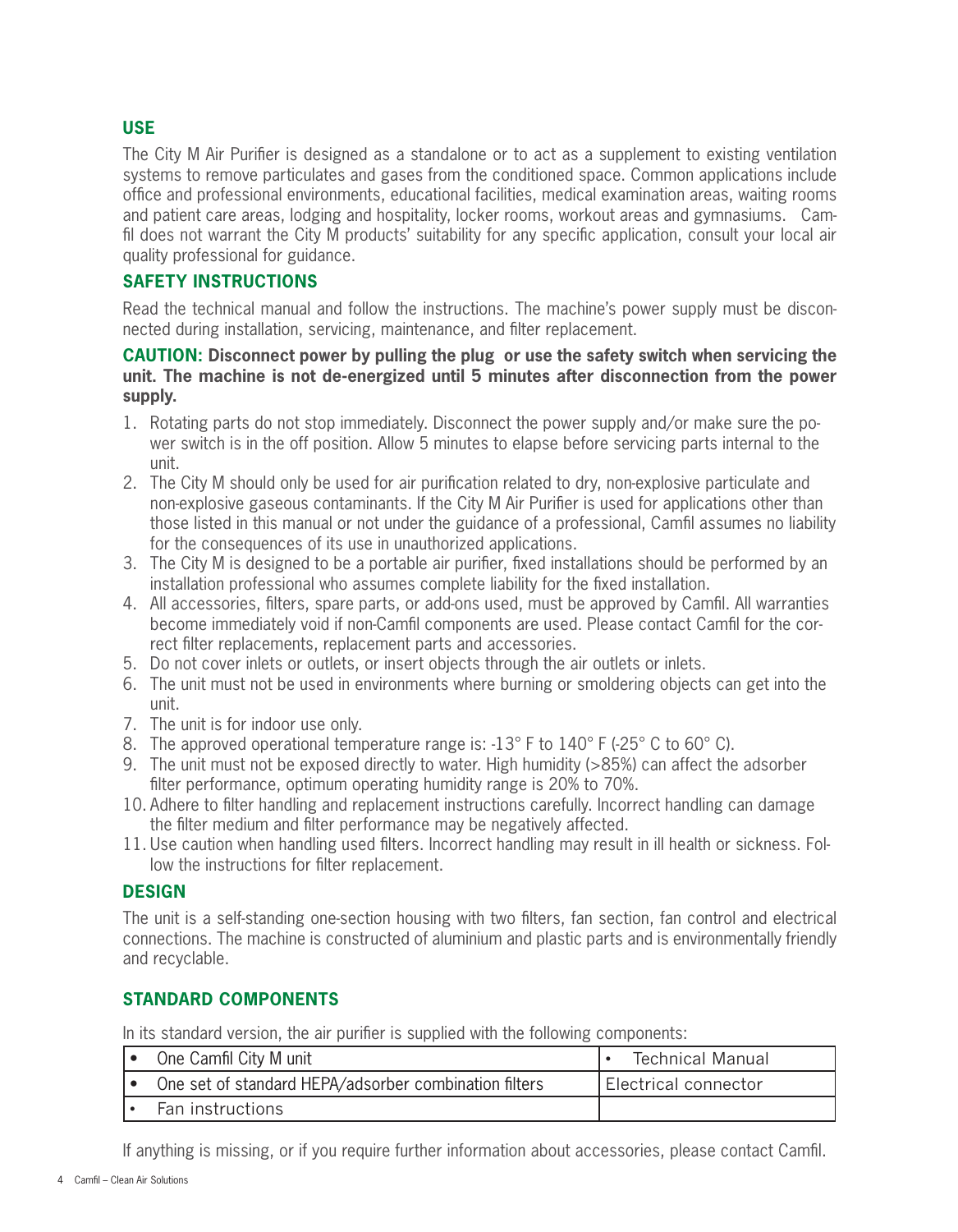#### **TRANSPORT AND UNPACKING**

Remove all packaging carefully. If sharp objects are used to unpack the unit, be careful not to damage the machine's cables and design finish. Take special care when handling the filters. See the filter replacement section.

Check that the product has not been damaged during transport. Report any transport damage to the carrier. Confirm the delivery is complete.



#### **AIR FLOW DETAILS**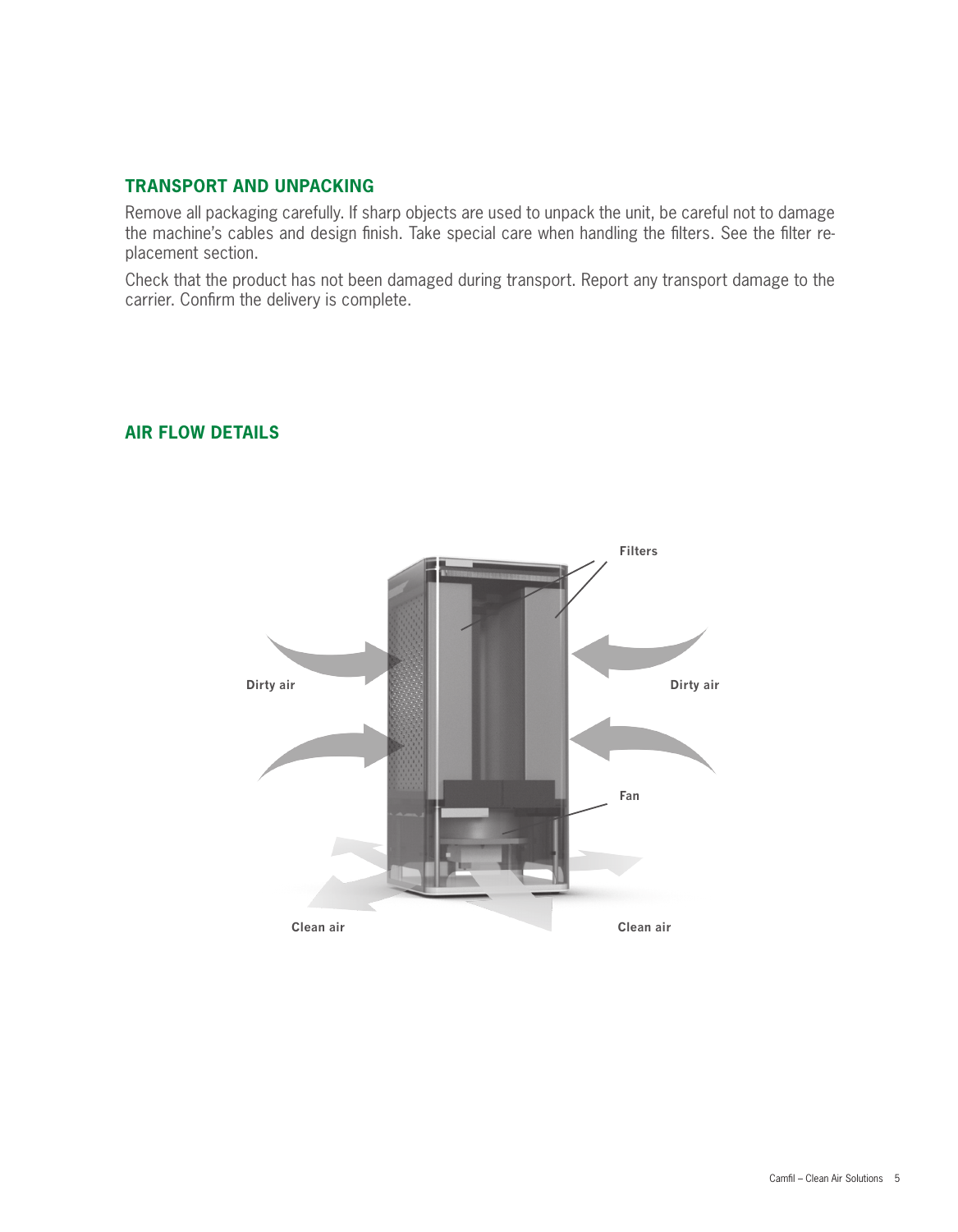#### **OPERATING THE UNIT**

Connect the air purifier to a 110-120 VAC electrical outlet. Ensure that there is nothing obstructing the air outlets or inlets.

#### **Controller card description**

- Press **+** (plus) to increase the airflow. The blue LED indicators will guide you to the airflow you have chosen (see page 3 for airflow rates.
- Press (minus) to lower the airflow.
- A **red warning light** will be lit at the filter change symbol, when it's time for filter replacement.
- When the red warning light has been lit and filters are replaced, you need to calibrate the unit by pressing **+ and- at the same time and hold for 5 seconds**. Calibration ensures the warning light will function when it's time for the next filter replacement.
- On the back side of the unit is the electrical connector with fuse holder and identification plate.

#### **POSITIONING OR UNIT PLACMENT**

The unit must always be positioned and used indoors only. Air outlets and intakes must not be obstructed during use. Before operating the air purifier, ensure there is sufficient space (6") around the outlet and inlet.

#### **ELECTRICAL CONNECTION**

Electrical connection must be carried out by a qualified electrician. All routing of cables, etc., must be carried out in accordance with relevant regulations. The unit comes from the factory ready for plugging in. Any alterations to the machine's internal electrical systems must only be carried out by appropriately qualified persons using equipment supplied by Camfil.

The unit must only be connected to the network voltage stated on the machine identification plate.

#### **PRODUCT AND THE ENVIRONMENT**

The air purifier is made from lead-free components. It can be recycled. Used models must always be sent to a recycling station for correct recycling and/or disposal of parts and components.

#### **FILTERS AND THE ENVIRONMENT**

Note that filters must not be disposed of with ordinary household waste. Scrapped filters must be handled safely. Recycling or disposal must always be carried out at an approved waste facility. If you have any questions about this, please contact your local authority or distributor for advice on correct disposal procedures.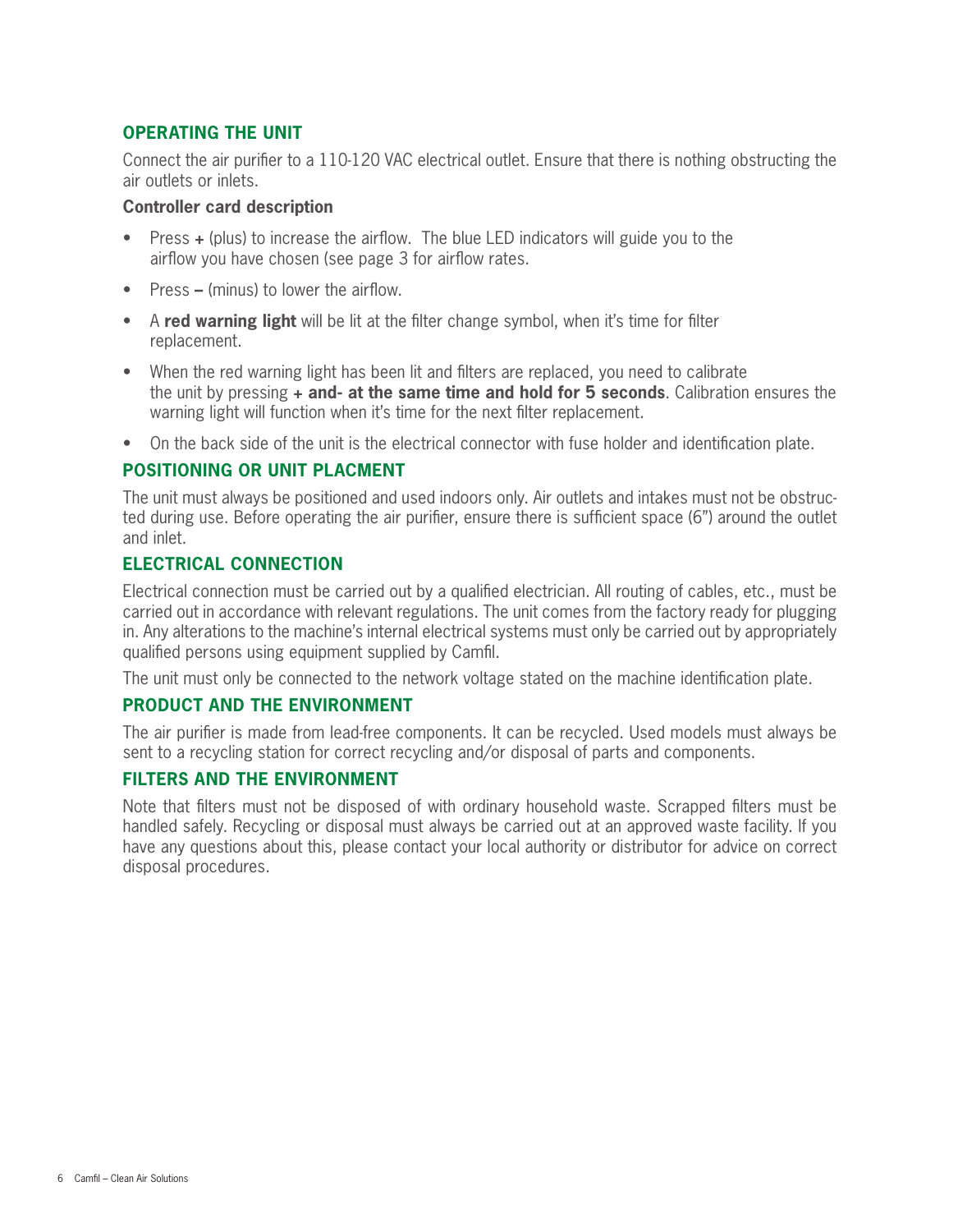#### **MAINTENANCE**

If necessary, the unit can be cleaned using a mild cleaning agent. Before cleaning, always switch off the machine and pull out the electrical connector!

#### **INSTRUCTIONS FOR REPLACING FILTERS**

1. Power off the unit by turning the safety switch or remove the electrical connector. Make sure that the blue operating LED is off. Wait 5 minutes.

2. Lift the top cover off the unit.



3. Push the two buttons and lift up the hatch.



4. Take a firm grip and then pull the hatch upwards.



5. Grip the handle on top of the filter and pull it towards you. Put the filter in a plastic bag. Repeat procedure on the other filter and place in a plastic bag.



6. Take a new HEPA filter out of its box. Do not touch the filter's surface. Hold the handle only.

Put the filter in position and press down against the pattern of holes. The black gasket must be towards the hole pattern of the unit.



Do steps 1- 6 in reverse order.